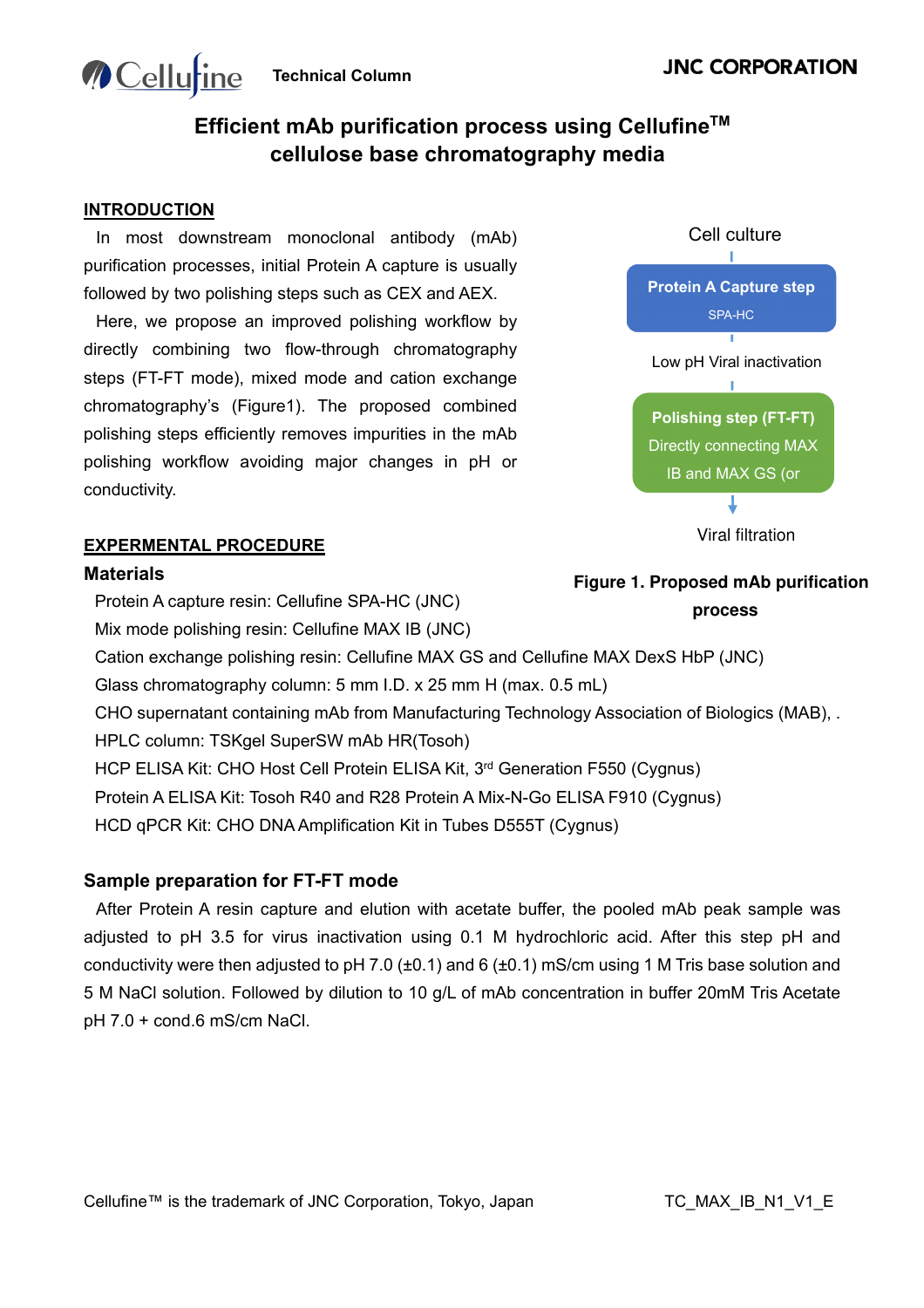

# **Technical Column**

# **FT-FT mode Polishing chromatography**

**MCellurine** 

Empty glass columns were packed with the mix mode resin (Cellufine MAX IB) and cation exchange resin (Cellufine MAX GS or DexS HbP). Two columns were connected directly as shown in Figure 2. A total of 305 mg (1020 mg/ml-resin) of mAb was applied to the connected columns and the flow-through fractions were collected. The detailed chromatographic conditions are listed below.

| Column volume: 0.3 mL                                 |  |  |  |  |  |  |  |
|-------------------------------------------------------|--|--|--|--|--|--|--|
| Column size: 5 mm $LD \times 15$ mm bed               |  |  |  |  |  |  |  |
| Flow rate: 0.075 mL/min                               |  |  |  |  |  |  |  |
| Residence time: 4 min                                 |  |  |  |  |  |  |  |
| Load sample: 10 mg/mL mAb in 20 mM Na Acetate pH7.0 6 |  |  |  |  |  |  |  |
| mS/cm                                                 |  |  |  |  |  |  |  |
| Load volume: 29.5 mL                                  |  |  |  |  |  |  |  |
| Program: see Table 1 below                            |  |  |  |  |  |  |  |



#### Figure 2. Directly connected columns

| <b>Step</b> | <b>Buffer or sample</b>   | <b>Load volume</b><br>(CV) | <b>Flow rate</b><br>(mL/min) | <b>Fraction</b> |
|-------------|---------------------------|----------------------------|------------------------------|-----------------|
| Equilibrium | 20mM Tris Acetate pH 7.0, | 2                          | 0.075                        | Waste           |
|             | 6 mS/cm NaCl              |                            |                              |                 |
| Load        | 10.4 mg/mL mAb pH 7.0 at  | 98                         | 0.075                        | Collect         |
|             | 6 mS/cm NaCl (agg. 2.3%)  |                            |                              |                 |
| Wash        | 20 mM Acetate-NaOH pH7.0, | 15                         | 0.075                        | Collect         |
|             | 6 mS/cm NaCl              |                            |                              |                 |

### **Table 1. Polishing step program**

### **Analysis**

Quantification of monoclonal antibody concentration was calculated as 1.4AU ( $A_{280}$ ) = 1g/L immunoglobulin. The monoclonal antibody aggregate content was determined by HPLC-SEC analysis. Residual CHO host cell protein and leached Protein A were analyzed by ELISA. Residual dsDNA was analyzed by a qPCR method.

### **RESULTS**

Combined FT-FT polishing of a Protein A captured mAb are summarized in Table 2. Two cases were tested; a) Cellufine MAX IB followed by Cellufine MAX GS, and b) Cellufine MAX IB followed by Cellufine MAX DexS HbP. In both cases, the recovery of mAb was >93% within acceptable target

Cellufine™ is the trademark of JNC Corporation, Tokyo, Japan TC\_MAX\_IB\_N1\_V1\_E